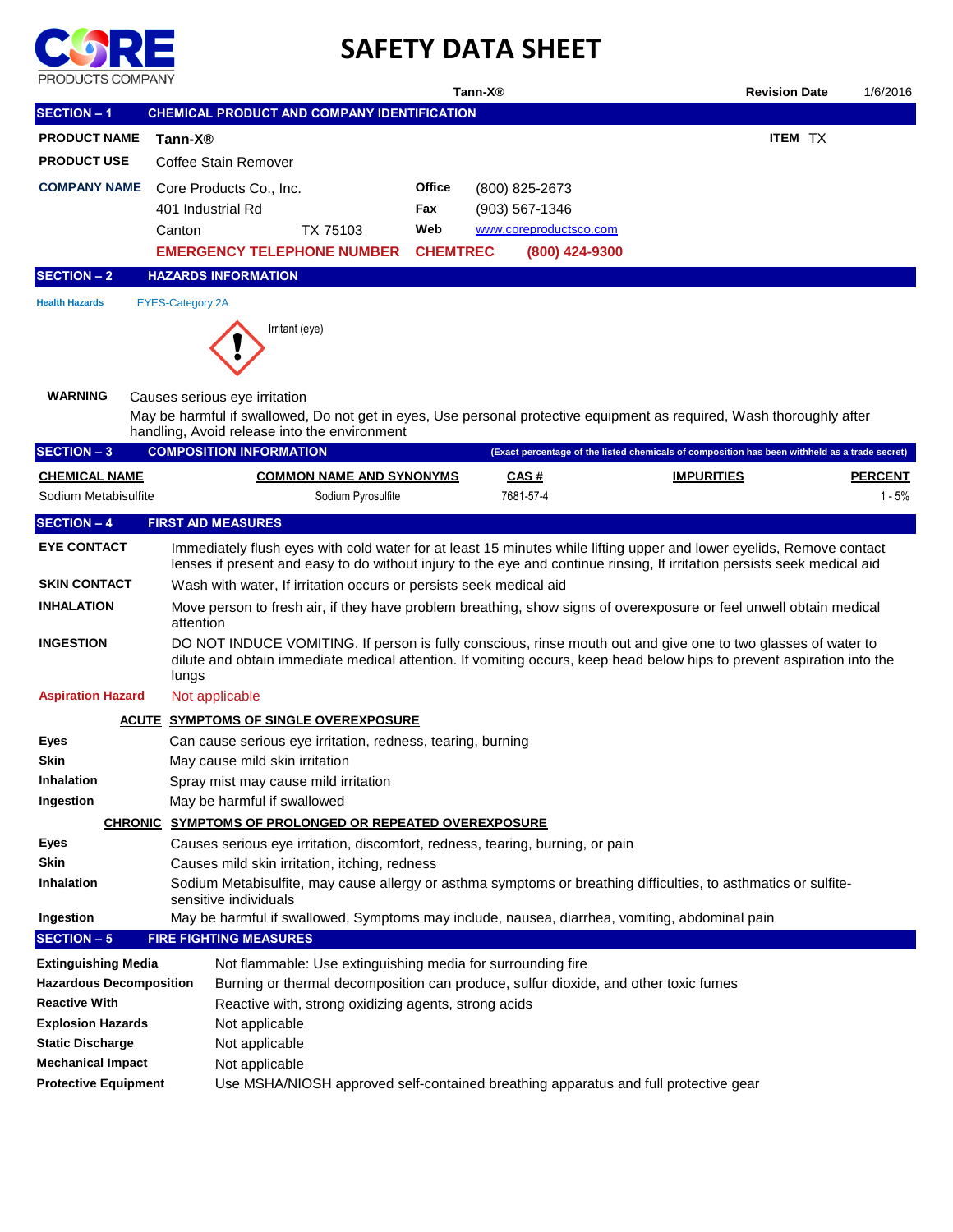| Page 2 of 4                                        | Tann-X <sup>®</sup> |                                                                                                                                                                                                 |                      |                                   | <b>Revision Date</b>                                                                                           | 1/6/2016                           |  |  |  |  |
|----------------------------------------------------|---------------------|-------------------------------------------------------------------------------------------------------------------------------------------------------------------------------------------------|----------------------|-----------------------------------|----------------------------------------------------------------------------------------------------------------|------------------------------------|--|--|--|--|
| <b>SECTION - 6</b>                                 |                     | <b>ACCIDENTAL RELEASE MEASURES</b>                                                                                                                                                              |                      |                                   |                                                                                                                |                                    |  |  |  |  |
| <b>Emergency Procedures</b>                        |                     | Warn personnel of spill                                                                                                                                                                         |                      |                                   |                                                                                                                |                                    |  |  |  |  |
| <b>Personal Precautions</b>                        |                     | Avoid slipping on spilled product                                                                                                                                                               |                      |                                   |                                                                                                                |                                    |  |  |  |  |
| <b>Protective Equipment</b>                        |                     | Safety Glasses, Gloves                                                                                                                                                                          |                      |                                   |                                                                                                                |                                    |  |  |  |  |
| <b>Containment</b>                                 |                     | Use rags or towels to prevent spill from spreading                                                                                                                                              |                      |                                   |                                                                                                                |                                    |  |  |  |  |
| <b>Clean Up Procedures</b>                         |                     | Use wet vacuum or mop and wringer to pick up spilled material then mop area with clean water                                                                                                    |                      |                                   |                                                                                                                |                                    |  |  |  |  |
| <b>Disposal</b>                                    |                     | Dispose of material in accordance with all State and Federal Guidelines and Regulations                                                                                                         |                      |                                   |                                                                                                                |                                    |  |  |  |  |
| <b>SECTION-7</b>                                   |                     | <b>HANDLING AND STORAGE</b>                                                                                                                                                                     |                      |                                   |                                                                                                                |                                    |  |  |  |  |
| Handling                                           |                     | Use appropriate safety equipment, Avoid eye contact, May be harmful if swallowed, Wash thoroughly after<br>handling, Avoid release to the environment, Triple rinse container before discarding |                      |                                   |                                                                                                                |                                    |  |  |  |  |
| <b>Storage</b>                                     |                     | Keep container closed when not in use, Store away from incompatible materials                                                                                                                   |                      |                                   |                                                                                                                |                                    |  |  |  |  |
| <b>Incompatible Materials</b>                      |                     | Incompatible with, strong oxidizing agents, strong acids                                                                                                                                        |                      |                                   |                                                                                                                |                                    |  |  |  |  |
| <b>SECTION - 8</b>                                 |                     | <b>EXPOSURE CONTROLS / PERSONAL PROTECTION</b>                                                                                                                                                  |                      |                                   |                                                                                                                |                                    |  |  |  |  |
| <b>EXPOSURE LIMITS</b>                             |                     |                                                                                                                                                                                                 |                      |                                   |                                                                                                                | Significant                        |  |  |  |  |
| <b>CHEMICAL NAME</b>                               |                     | <b>ACGIH (TWA 8)</b>                                                                                                                                                                            | <b>ACGIH (STEL)</b>  | <b>OSHA PEL (TWA 8)</b>           | <b>OSHA (CEIL)</b>                                                                                             | <b>Exposure</b>                    |  |  |  |  |
| Sodium Metabisulfite                               |                     | $5 \text{ mg/m}^3$                                                                                                                                                                              | $5 \text{ mg/m}^3$   |                                   |                                                                                                                | <b>RT</b>                          |  |  |  |  |
| <b>PERSONAL PROTECTIVE EQUIPMENT</b>               |                     |                                                                                                                                                                                                 |                      |                                   |                                                                                                                |                                    |  |  |  |  |
| Chemical Safety Glasses,<br>Goggles or Face Shield |                     |                                                                                                                                                                                                 |                      |                                   |                                                                                                                |                                    |  |  |  |  |
| Ventilation<br><b>General Ventilation</b>          |                     |                                                                                                                                                                                                 |                      |                                   | <b>HMIS HAZARD RATINGS</b><br>Health<br><b>Flammability</b><br><b>Reactivity</b><br><b>Personal Protection</b> | 1<br>$\mathbf{0}$<br>$\bf{0}$<br>A |  |  |  |  |
| <b>SECTION-9</b>                                   |                     | PHYSICAL AND CHEMICAL PROPERTIES                                                                                                                                                                |                      |                                   |                                                                                                                |                                    |  |  |  |  |
| <b>Flash Point</b>                                 |                     | > 93.3°C (200°F) - TAG Closed Cup                                                                                                                                                               |                      | <b>Specific Gravity / Density</b> | 1.02                                                                                                           |                                    |  |  |  |  |
| <b>Flammable Limits</b>                            | ND                  |                                                                                                                                                                                                 | pH (± 0.3)           |                                   | 4.0                                                                                                            |                                    |  |  |  |  |
| <b>Auto-Ignition Temp.</b>                         | ND                  |                                                                                                                                                                                                 | <b>Viscosity</b>     |                                   | ND                                                                                                             |                                    |  |  |  |  |
| <b>Physical State</b>                              | Liquid              |                                                                                                                                                                                                 | <b>Freeze Point</b>  |                                   | 0°C (32°F)                                                                                                     |                                    |  |  |  |  |
| Appearance                                         | Clear               |                                                                                                                                                                                                 | <b>Boiling Point</b> |                                   | 100°C (212°F)                                                                                                  |                                    |  |  |  |  |
| Odor                                               | Mild                |                                                                                                                                                                                                 |                      | <b>Vapor Density (air=1)</b>      | ND                                                                                                             |                                    |  |  |  |  |
| <b>Odor Threshold</b>                              | <b>ND</b>           |                                                                                                                                                                                                 |                      | Vapor Pressure (mm Hg)            | ND                                                                                                             |                                    |  |  |  |  |
| <b>Solubility</b>                                  | 100%                |                                                                                                                                                                                                 |                      | <b>Evaporation Rate (nBuAc=1)</b> | <b>ND</b>                                                                                                      |                                    |  |  |  |  |
| <b>Volatiles</b>                                   | $< 98\%$            |                                                                                                                                                                                                 |                      | <b>Partition Coefficient</b>      | ND                                                                                                             |                                    |  |  |  |  |
| <b>VOC</b>                                         | 0.00%               |                                                                                                                                                                                                 |                      | Molecular Weight (g/mol)          | ~23.12                                                                                                         |                                    |  |  |  |  |
| <b>LVP-VOC</b>                                     | 0.00%               |                                                                                                                                                                                                 |                      | <b>Decomposition Temperature</b>  | <b>ND</b>                                                                                                      |                                    |  |  |  |  |
| <b>SECTION - 10</b>                                |                     | <b>STABILITY AND REACTIVITY</b>                                                                                                                                                                 |                      |                                   |                                                                                                                |                                    |  |  |  |  |
| <b>Reactivity (Specific Test Data)</b>             |                     | None available                                                                                                                                                                                  |                      |                                   |                                                                                                                |                                    |  |  |  |  |
| <b>Chemical Stability</b>                          |                     | Stable under normal ambient and anticipated conditions of use                                                                                                                                   |                      |                                   |                                                                                                                |                                    |  |  |  |  |
| <b>Hazardous Polymerization</b>                    |                     | Will not occur                                                                                                                                                                                  |                      |                                   |                                                                                                                |                                    |  |  |  |  |
| <b>Conditions To Avoid</b>                         |                     | Incompatible materials                                                                                                                                                                          |                      |                                   |                                                                                                                |                                    |  |  |  |  |
| <b>Incompatible Materials</b>                      |                     | Incompatible with, strong oxidizing agents, strong acids                                                                                                                                        |                      |                                   |                                                                                                                |                                    |  |  |  |  |

**Thermal Decomposition** Burning or thermal decomposition can produce, sulfur dioxide, and other toxic fumes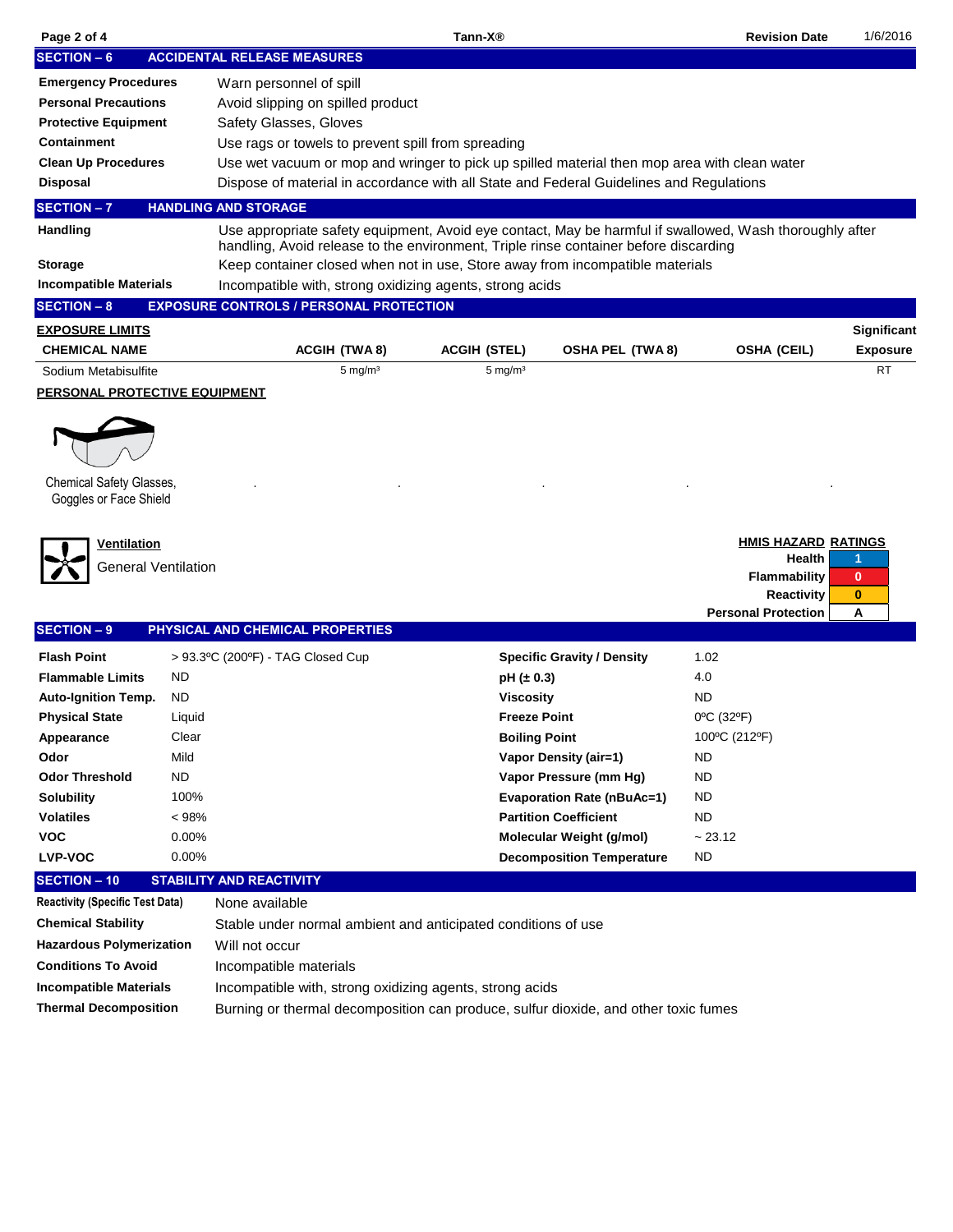| Page 3 of 4                                                                                                                                                             |                                |                                      |                                               | Tann-X <sup>®</sup>                                                                                                                                                                                                              |                               |                                      | <b>Revision Date</b>  | 1/6/2016                                              |
|-------------------------------------------------------------------------------------------------------------------------------------------------------------------------|--------------------------------|--------------------------------------|-----------------------------------------------|----------------------------------------------------------------------------------------------------------------------------------------------------------------------------------------------------------------------------------|-------------------------------|--------------------------------------|-----------------------|-------------------------------------------------------|
| <b>SECTION - 11</b><br><b>TOXICOLOGICAL INFORMATION</b>                                                                                                                 |                                |                                      |                                               |                                                                                                                                                                                                                                  |                               |                                      |                       |                                                       |
| <b>ROUTES OF EXPOSURE</b>                                                                                                                                               |                                |                                      |                                               |                                                                                                                                                                                                                                  |                               |                                      |                       |                                                       |
| Eyes (Yes), Skin (Yes), Inhalation (Yes "Mist"), Ingestion (Yes)                                                                                                        |                                |                                      |                                               |                                                                                                                                                                                                                                  |                               |                                      |                       |                                                       |
|                                                                                                                                                                         |                                |                                      | <b>ACUTE SYMPTOMS OF SINGLE OVEREXPOSURE</b>  |                                                                                                                                                                                                                                  |                               |                                      |                       |                                                       |
| Eyes                                                                                                                                                                    |                                |                                      |                                               | Can cause serious eye irritation, redness, tearing, burning                                                                                                                                                                      |                               |                                      |                       |                                                       |
| Skin                                                                                                                                                                    |                                | May cause mild skin irritation       |                                               |                                                                                                                                                                                                                                  |                               |                                      |                       |                                                       |
| <b>Inhalation</b>                                                                                                                                                       |                                | Spray mist may cause mild irritation |                                               |                                                                                                                                                                                                                                  |                               |                                      |                       |                                                       |
| Ingestion                                                                                                                                                               |                                | May be harmful if swallowed          |                                               |                                                                                                                                                                                                                                  |                               |                                      |                       |                                                       |
|                                                                                                                                                                         |                                |                                      |                                               | <b>CHRONIC SYMPTOMS OF PROLONGED OR REPEATED OVEREXPOSURE</b>                                                                                                                                                                    |                               |                                      |                       |                                                       |
| Eyes                                                                                                                                                                    |                                |                                      |                                               | Causes serious eye irritation, discomfort, redness, tearing, burning, or pain                                                                                                                                                    |                               |                                      |                       |                                                       |
| Skin                                                                                                                                                                    |                                |                                      | Causes mild skin irritation, itching, redness |                                                                                                                                                                                                                                  |                               |                                      |                       |                                                       |
| <b>Inhalation</b>                                                                                                                                                       | sensitive individuals          |                                      |                                               | Sodium Metabisulfite, may cause allergy or asthma symptoms or breathing difficulties, to asthmatics or sulfite-                                                                                                                  |                               |                                      |                       |                                                       |
| Ingestion                                                                                                                                                               |                                |                                      |                                               | May be harmful if swallowed, Symptoms may include, nausea, diarrhea, vomiting, abdominal pain                                                                                                                                    |                               |                                      |                       |                                                       |
| <b>Acute Tox Calculated</b>                                                                                                                                             |                                | Oral:                                | 38,094 mg/kg                                  | Dermal:                                                                                                                                                                                                                          | 67,363 mg/kg                  | Inhaled:                             | $> 50.0$ mg/L         |                                                       |
| <b>Acute Tox Category</b>                                                                                                                                               |                                |                                      |                                               | Not applicable (Oral >5000 mg/kg), Not applicable (Dermal > 5000 mg/kg), Not applicable (Inhaled >12.5 mg/L) Dust or Mist                                                                                                        |                               |                                      |                       |                                                       |
| <b>Additional Info</b>                                                                                                                                                  |                                |                                      |                                               | Persons with allergies or asthma may exhibit hypersensitivity to sulfites. Symptoms of exposure may include burning<br>sensation, coughing, wheezing, laryngitis, shortness of breath, chest pain, headache, nausea or vomiting. |                               |                                      |                       |                                                       |
| <b>Target Organs</b>                                                                                                                                                    | Eyes (Lens or cornea)          |                                      |                                               |                                                                                                                                                                                                                                  |                               |                                      |                       |                                                       |
| <b>Medical Conditions</b>                                                                                                                                               |                                |                                      |                                               | Preexisting, eye, allergies, asthma, disorders may be aggravated by exposure to this product                                                                                                                                     |                               |                                      |                       |                                                       |
| <b>Notes to Physician</b>                                                                                                                                               |                                |                                      |                                               | In case of ingestion, gastric lavage with activated charcoal can be used promptly to prevent absorption, Treat symptoms                                                                                                          |                               |                                      |                       |                                                       |
|                                                                                                                                                                         |                                |                                      |                                               | <b>CARCINOGENIC – This product contains concentrations above 0.1% of the following:</b>                                                                                                                                          |                               |                                      |                       |                                                       |
| <b>CHEMICAL NAME</b>                                                                                                                                                    | <u>NTP</u>                     |                                      | <u>ACGIH</u>                                  |                                                                                                                                                                                                                                  | <u>IARC</u>                   |                                      | <b>GHS Category</b>   |                                                       |
| None Listed                                                                                                                                                             | <b>NA</b>                      |                                      | <b>NA</b>                                     |                                                                                                                                                                                                                                  | <b>NA</b>                     |                                      | <b>NA</b>             |                                                       |
|                                                                                                                                                                         |                                |                                      |                                               | <b>MUTAGENIC AND REPRODUCTIVE EFFECTS – This product contains concentrations above 0.1% of the following:</b>                                                                                                                    |                               |                                      |                       |                                                       |
| <u>CHEMICAL NAME</u>                                                                                                                                                    |                                | <b>Germ Cell Mutagenicity</b>        |                                               |                                                                                                                                                                                                                                  | <b>Toxic to Reproduction</b>  |                                      |                       |                                                       |
| None Listed                                                                                                                                                             | <b>NA</b>                      |                                      |                                               |                                                                                                                                                                                                                                  | NA                            |                                      |                       |                                                       |
| <b>COMPONENTS ACUTE TOXICITY</b>                                                                                                                                        |                                |                                      |                                               |                                                                                                                                                                                                                                  |                               |                                      |                       |                                                       |
| <b>CHEMICAL NAME</b>                                                                                                                                                    |                                | <u>Type</u>                          | <u>Form</u>                                   | <b>Subject</b>                                                                                                                                                                                                                   | <b>Result Value</b>           | <b>Exposure Time</b>                 | <b>GHS Category</b>   |                                                       |
| Sodium Metabisulfite                                                                                                                                                    |                                | LD50                                 | Oral                                          | Rat                                                                                                                                                                                                                              | 1,131 mg/kg                   |                                      | 4 (>300, ≤2000 mg/kg) |                                                       |
|                                                                                                                                                                         | <b>ECOLOGICAL INFORMATION</b>  | LD50                                 | Dermal                                        | Rat                                                                                                                                                                                                                              | $> 2,000$ mg/kg               |                                      |                       | $( > 2000 \text{ mg/kg})$                             |
| <b>SECTION - 12</b>                                                                                                                                                     |                                |                                      |                                               |                                                                                                                                                                                                                                  |                               |                                      |                       |                                                       |
| <u>CHEMICAL NAME</u>                                                                                                                                                    |                                | <u>Type</u>                          |                                               | <b>Subject Subject Latin</b>                                                                                                                                                                                                     | <b>Result Value</b>           | <b>Exposure Time</b>                 |                       | <b>GHS Category</b>                                   |
| Sodium Metabisulfite                                                                                                                                                    |                                | LD50<br>EC <sub>50</sub>             |                                               | Rainbow Trout (Oncorhynchus mykiss)<br>Water Flea (Daphnia magna)                                                                                                                                                                | $150 \text{ mg/L}$<br>89 mg/L | 96 Hours<br>24 Hours                 |                       | 4 $(>100 \text{ mg/L})$<br>$3$ (>10, $\leq$ 100 mg/L) |
| <b>Presistence And Degradability</b>                                                                                                                                    |                                |                                      |                                               | No specific biodegradation test data was located                                                                                                                                                                                 |                               |                                      |                       |                                                       |
| <b>Bioaccumulative Potential</b>                                                                                                                                        |                                |                                      |                                               | There is no evidence to suggest bioaccumulation will occur                                                                                                                                                                       |                               |                                      |                       |                                                       |
| Mobility In Soil                                                                                                                                                        |                                |                                      | This material is a partially mobile liquid    |                                                                                                                                                                                                                                  |                               |                                      |                       |                                                       |
| <b>Other Adverse Effects</b>                                                                                                                                            |                                |                                      |                                               | Harmful to aquatic life with long lasting effects                                                                                                                                                                                |                               |                                      |                       |                                                       |
| <b>SECTION - 13</b>                                                                                                                                                     | <b>DISPOSAL CONSIDERATIONS</b> |                                      |                                               |                                                                                                                                                                                                                                  |                               |                                      |                       |                                                       |
| DO NOT DUMP INTO ANY STORM SEWERS, ON THE GROUND, OR INTO ANY BODY OF WATER<br>Dispose of any waste in accordance with all State and Federal Guidelines and Regulations |                                |                                      |                                               |                                                                                                                                                                                                                                  |                               |                                      |                       |                                                       |
| <b>ENVIRONMENTAL FATE</b><br>Under RCRA rules, it is the responsibility of the user of the product to determine, at the time of disposal, whether the material is a     |                                |                                      |                                               |                                                                                                                                                                                                                                  |                               |                                      |                       |                                                       |
| hazardous waste                                                                                                                                                         |                                |                                      |                                               |                                                                                                                                                                                                                                  |                               |                                      |                       |                                                       |
| CONTAINER DISPOSAL - Triple rinse container then offer for recycling. If not available, puncture and dispose in a sanitary landfill                                     |                                |                                      |                                               |                                                                                                                                                                                                                                  |                               |                                      |                       |                                                       |
|                                                                                                                                                                         |                                |                                      |                                               |                                                                                                                                                                                                                                  |                               |                                      |                       |                                                       |
| <b>SECTION - 14</b>                                                                                                                                                     | <b>TRANSPORT INFORMATION</b>   |                                      |                                               |                                                                                                                                                                                                                                  |                               |                                      |                       |                                                       |
| <b>DOT CLASSIFICATION</b>                                                                                                                                               |                                |                                      |                                               |                                                                                                                                                                                                                                  |                               |                                      |                       |                                                       |
| <b>UN Number</b>                                                                                                                                                        |                                |                                      |                                               | Proper Shipping Name n.o.s. (Chemicals) or "Limits"                                                                                                                                                                              |                               |                                      |                       |                                                       |
| Not Regulated<br><b>Hazard Class Packing Group</b>                                                                                                                      |                                | <b>Label Codes</b>                   | Non Hazardous - Compounds Cleaning Liquid     | <b>Reportable Quantity (lbs)</b>                                                                                                                                                                                                 | <b>Response</b>               | <b>Marine Pollutant</b> Hazard Label |                       | <b>Secondary</b>                                      |
| None                                                                                                                                                                    | None                           | None                                 |                                               | None                                                                                                                                                                                                                             | 154                           | No                                   |                       |                                                       |